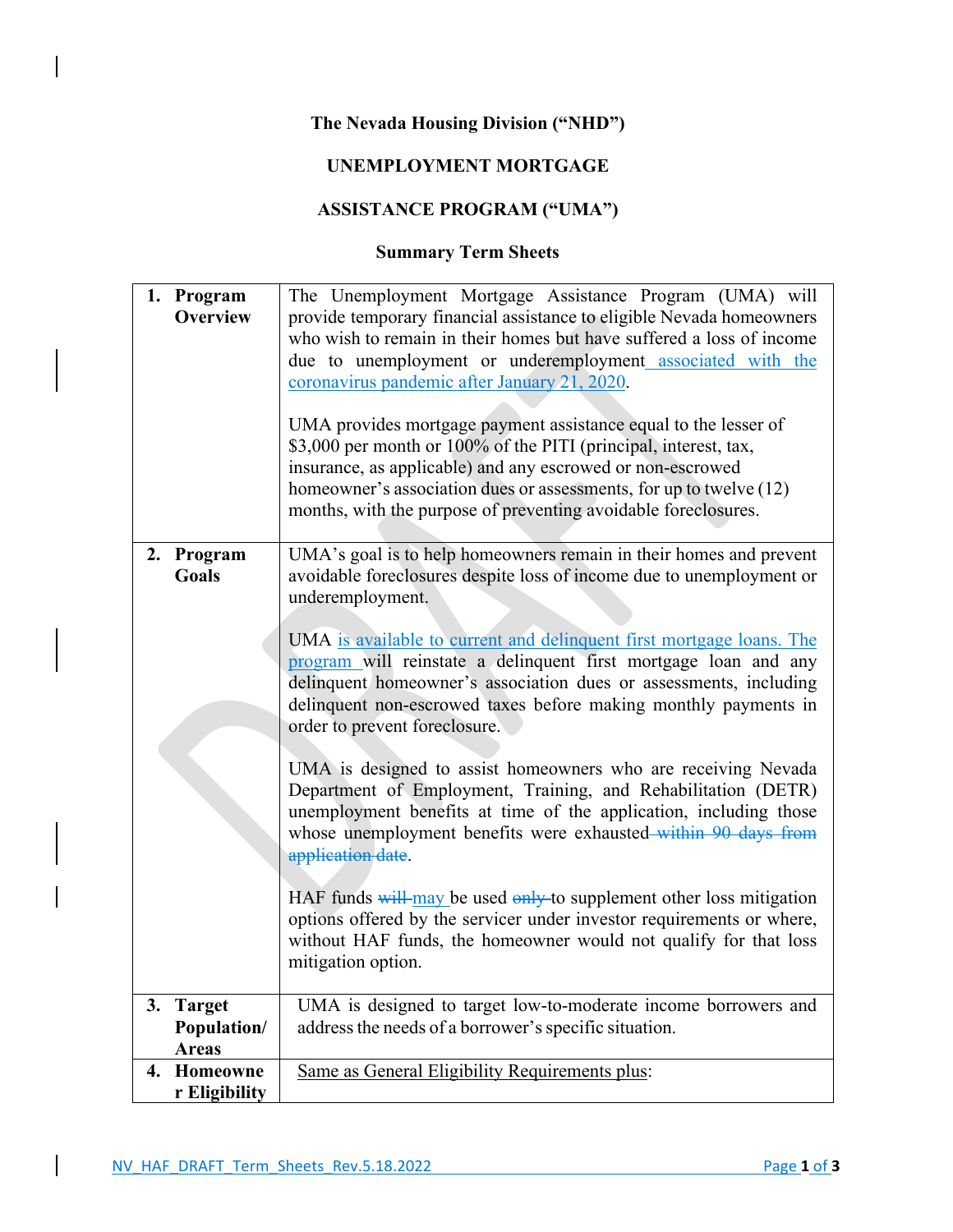| Criteria           | Statement of current inability to resume mortgage                           |
|--------------------|-----------------------------------------------------------------------------|
| and                | payments due to unemployment or underemployment, or                         |
| Documenta          | other continuing hardship.                                                  |
| tion               | Unemployment benefits received after January 21, 2020                       |
| Requireme          | due to the coronavirus pandemic.                                            |
| nts                | <b>Required Documents:</b>                                                  |
|                    | Affidavit of Unemployment                                                   |
|                    | Government issued photo identification<br>$\bullet$                         |
|                    | Social Security Card<br>$\bullet$                                           |
|                    | Proof of income/attestation<br>$\bullet$                                    |
|                    | Mortgage statement<br>$\bullet$                                             |
|                    | HOA Statement – If applicable<br>$\bullet$                                  |
|                    | Documentation of receipt of DETR UIB-at time of<br>$\bullet$                |
|                    | application or within 90 days from application.                             |
|                    | Hardship Affidavit $/3^{rd}$ Party Disclosure and Homeowner<br>$\bullet$    |
|                    | Acknowledgement.                                                            |
| 5. Property/       | The applicant must own and occupy a single family, 1-4-unit<br>$\bullet$    |
| Loan               | home (an attached or detached house or a condominium unit)                  |
| <b>Eligibility</b> | located in Nevada and it must be their primary residence.                   |
| Criteria           | Mobile homes are eligible if they are permanently affixed to                |
|                    | real property that is secured by the primary mortgage.                      |
|                    | Unpaid principal balance of which was, at the time of<br>$\bullet$          |
|                    | origination, not more than the conforming loan limit.                       |
|                    | The property securing the mortgage loan must not be<br>$\bullet$            |
|                    | abandoned, vacant or condemned.                                             |
|                    |                                                                             |
| 6. Structure of    | The program assistance will be structured as a non-recourse, non-           |
| <b>Assistance</b>  | interest-bearing subordinate loan secured by a junior lien recorded         |
|                    | against the property in the amount of the total amount of HAF               |
|                    | unemployment assistance. At the conclusion of $(3)$ three years, the        |
|                    | subordinate loan will be released. There is no pro-rated                    |
|                    | forgiveness for this loan. Loan funds will only be repaid in the            |
|                    | event of a sale or a refinance that includes cash out and there are         |
|                    | equity proceeds available prior to forgiveness. Recovered funds             |
|                    | will be recycled in order to provide additional program assistance          |
|                    | in accordance with the Agreement.                                           |
| 7. Maximum         | Up to $$54,000$ per household in total, equaling the lesser of $$3,000$ per |
| Per                | month or 100% of the PITI (principal, interest, tax, insurance, as          |
| Household          | applicable) and any escrowed or non-escrowed homeowner's                    |
| <b>Assistance</b>  | association dues or assessments (and in all cases, subject to the HAF       |
|                    | program maximum benefit cap of \$100,000 -with respect to monies            |
|                    | previously -received under other HAF programs, if any).                     |
|                    |                                                                             |
| 8. Duration of     | Homeowner participation in UMA is limited to twelve (12) months             |
|                    |                                                                             |
| <b>Assistance</b>  | maximum.                                                                    |